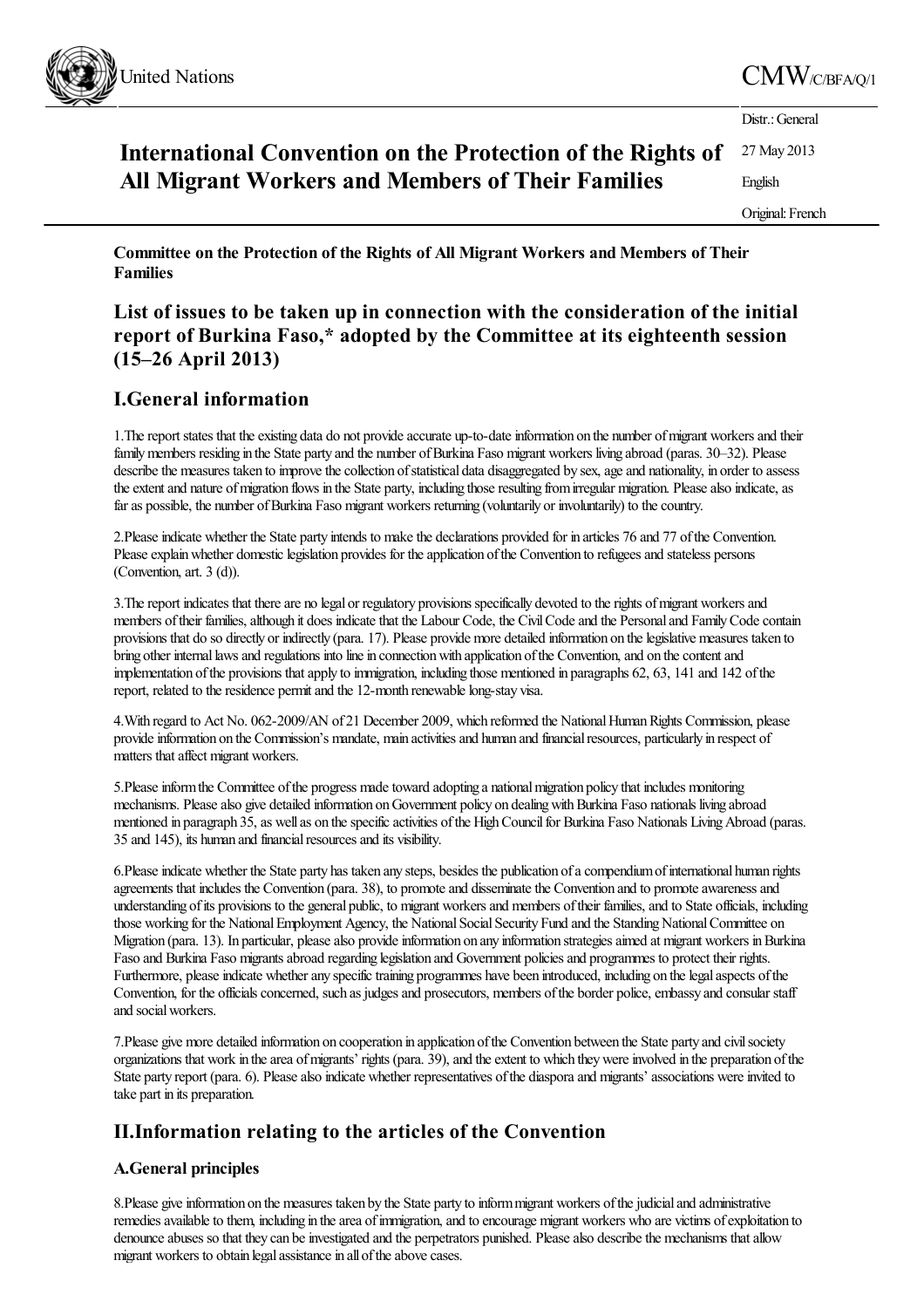9. Please provide detailed information on: (a) the judicial bodies and/or administrative structures authorized to examine complaints from migrant workers and their family members concerning violations of their rights; (b) the complaints examined by those bodies since ratification of the Convention by the State party, including by the Burkina Faso Ombudsman (paras. 58–60) and the National Human Rights Commission; (c) the violations generally alleged, including those based on article 132 of the Criminal Code, on discrimination (para. 44); (d) subsequent decisions; and (e) any compensation awarded to victims of such violations.

## **B.Part III of the Convention**

migrant workers to obtain legalassistancein all oftheabovecases.

## **Articles 16, 17 and 18**

10.Please describethetypes ofcriminal oradministrative penalties incurred bymigrant workers for violating immigration laws.

11. Please provide data disaggregated by sex, age and nationality on the number of migrant workers who have been deprived of liberty since 2010, as well as the conditions in which they are held. Please explain the reasons for their detention, giving information on the decisions taken in their cases and indicating whether any migrant workers are currently being held for violating immigration laws. If so, please specify the average length of their detention and indicate whether current legislation provides for a maximum period duringwhich such persons may be held in custody.

### **Article 21**

12. The Committee is informed that the confiscation or withdrawal of official documents is prohibited, except in certain circumstances established by law, notably where there is doubt as to the documents' validity (para. 90). Please provide details of the cases established by law in which official documents such as residence permits or long-stay visas may be withdrawn and please describe the procedure that allows the confiscation of such identity documents or other documents authorizing entry, stay, residence or establishment in the country. Please also indicate whether a detailed receipt is given when documents are confiscated and whether appropriate remedies are available to the persons concerned.

### **Article 22**

13.Although the State party indicates that it does not takeanymeasures to expelforeigners living in an irregular situation in the country (paras. 142 and 147), the report does note that expulsions may be ordered by the courts or by the Prosecutor-General for threats to public order or public health (para. 142). Please provide statistics disaggregated by sex, age and nationality on migrant workers and members of their families expelled from the State party since 2010. Please describe in detail the expulsion procedures that apply in the State party, including the relevant legal provisions, and specify whether any deportation measures issued have been accompanied by the necessary procedural safeguards, and specifically if and how a migrant worker subject to an expulsion order may submit arguments against the expulsion and whether appeals against such orders have suspensive effect. Please also indicate whether collective expulsion is expressly prohibited by law.

### **Article 23**

14. Please indicate what measures have been taken or are planned to guarantee and inform migrant workers and members of their families of their right to have recourse to consular assistance from their State of origin in the case of violations of rights recognized under the Convention. Please also inform the Committee of the effectiveness of consular services in responding to requests for protection from Burkina Faso migrant workers and members of their families abroad, in particular those deprived of their liberty. Are they provided with legal assistance in the case of detention or expulsion?

### **Article 25**

15. Please indicate what measures have been taken or are planned to protect migrant workers employed in domestic service, agriculture and the mining sector, particularly women and children who are regularly exposed to abusive conditions, against labour exploitation. Please indicate if the labour inspectorate also monitors the employment conditions of migrant workers in the informal economy, what mechanisms allow workers to lodge complaints against employers responsible for abusive practices and, where appropriate, what penalties are imposed. Please also indicate if the State party plans to accede to the International Labour Organization (ILO) Domestic Workers Convention, 2011 (No. 189).

### **Article 26**

16.According to thereport, both nationaland migrant workersenjoy theright to organize(para. 118),and many trade unions do have migrant workers as members (para. 76). The Committee further notes that article 281 of the Labour Code only allows migrant workers to occupy a position of leadership in a union if they are nationals of a State with which a reciprocal agreement in the area of trade union rights has been signed, or ifthey can showproof offive years ofresidencein the State party (para. 119). If possible, please providefigures for workers who are members oftrade unions in the State party, including those holding leading positions. In addition, please indicate whether there are other restrictions in practice when migrant workers wish to obtain the assistance of trade unions and other associations set up in accordance with the law, and participate in their meetings and activities to protect their economic, social, cultural and other interests.

### **Articles 28, 29 and 30**

17.Thereportstates that no distinction is made between nationalworkersand migrants in terms ofaccess to basic health services,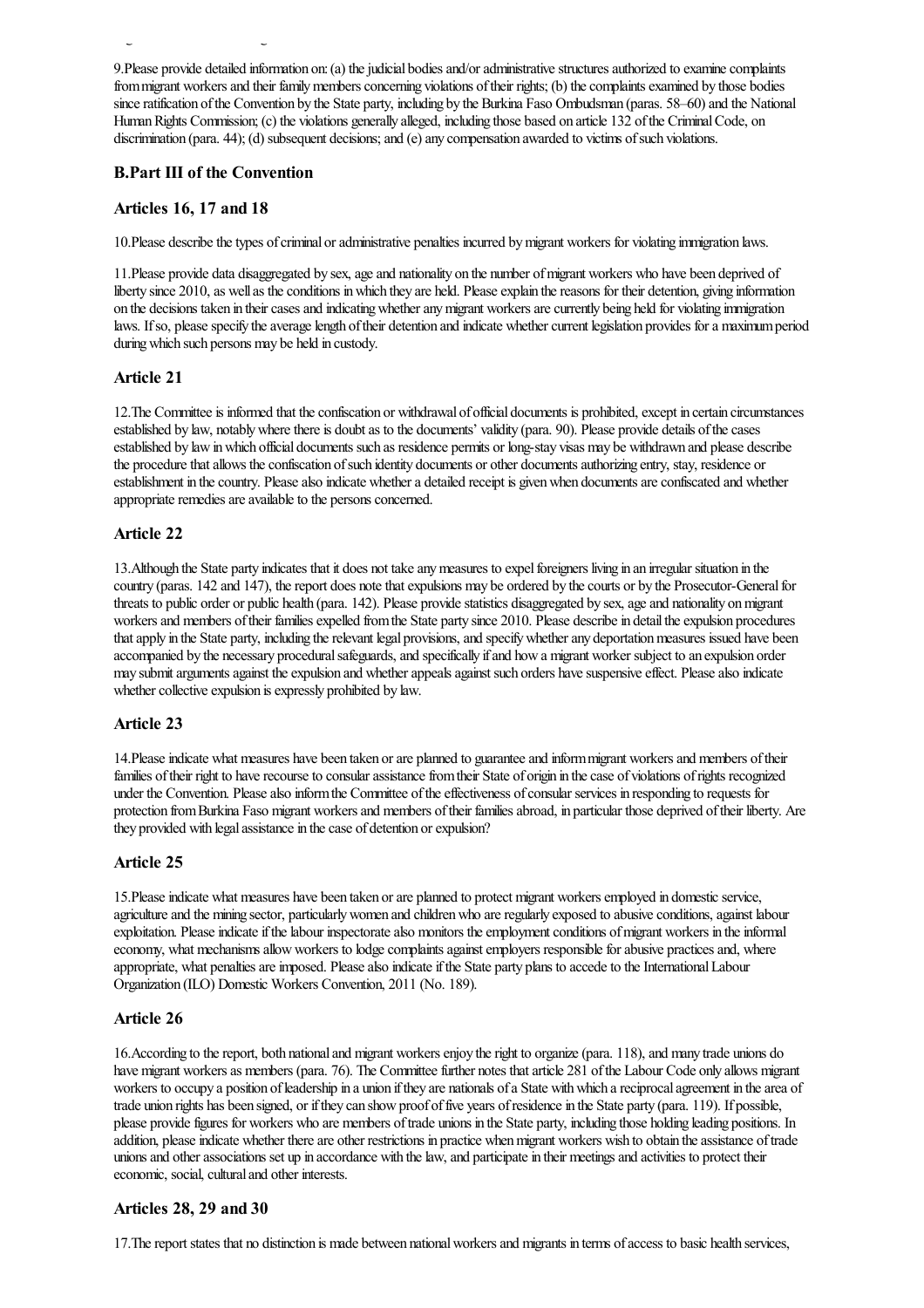such as vaccinations, growth and nutrition check-ups for children, check-ups for pregnant women, treatment for endemic diseases and early detection of disabilities (paras. 100, 102 and 135); it does not, however, provide information on the conditions of access to emergency care for migrant workers. Please inform the Committee of the measures taken by the State party to ensure that migrant workers, including those in an irregular situation, have the right to receive such care. Please also indicate whether migrant workers and members of their families are duly informed of all the health-care provision available to them in the State party.

18.In light of the information available to the Committee showing that the birth registration rate remains too low, especially for children in rural areas and those born outside of Burkina Faso, please give information on the measures taken to safeguard the right of children ofmigrant workers to besystematically registered at birth and to havea nationality. Pleasealso informthe Committee ofthe progress made since the launch in 2009 of the free birth certificate issuance scheme (para. 103), in both urban and rural areas, and give details of the efforts made by the State party to step up its information campaigns on the subject.

19. The report notes (para. 106) that article 3 of the Education Policy Act, No. 013-2007/AN of 30 July 2007, enshrines the principle of access to education for children of migrant workers on the same terms as the children of Burkina Faso nationals. Please provide additional information on how this principle is applied to ensure effective access to education for children of migrant workers. In particular, please specify whether primary education is compulsory and free for all children of migrant workers, including those in an irregular situation. Lastly, please give statistical data on the enrolment rate of children of migrant workers in primary, secondary and higher education.

## **C.Part IV of the Convention**

## **Articles 41 and 42**

20. Please explain why the entry into force of the revised provisions relating to the right of Burkina Faso nationals residing abroad to vote has been postponed until 2015 (para. 37). Furthermore, given the practical problems mentioned in paragraph 37 ofthereport, please provide information on the measures taken by the State party to make it easier for migrant workers who live abroad to exercise their right to take part in public affairs, to vote and to be elected in elections held in the State party. The Committee is informed that migrant workers can participate in local elections as voters (para. 123); please describe the steps taken to inform migrant workers of their right to vote and to facilitate the exercise of this right in municipal elections held this year.

## **Articles 46 and 47**

21. Please specify whether migrant workers from member States of the Economic Community of West African States (ECOWAS) and of the West African Economic and Monetary Union, who are subject to the same rules as nationals of Burkina Faso in respect of imports, are exempt from import taxes in regard to their personal effects on first arrival in the State party and on their final return to their country of origin. Furthermore, given the large amount of funds transferred into the State party by Burkina Faso nationals living abroad, please provide information on the measures adopted to facilitate the exercise of their right to transfer their earnings and savings into the State party and indicate whether such funds are taxed.

## **D.Part V of the Convention**

22.Please provideinformation disaggregated by age, sex and nationality, orestimates, on the number offrontierand/or seasonal workers engaged in a remunerated activity in the State party, and please indicate if the State party intends to establish a registration system for such workers. Please describe the measures taken to ensure that frontier and seasonal workers receive treatment equal to that of national workers with regard to remuneration and conditions of work. Please also provide updated information on the implementation of bilateral and multilateral agreements governing the movement of frontier workers to which Burkina Faso is a party, in particular those concluded in the framework of ECOWAS (para. 46).

## **E.Part VI of the Convention**

## **Article 64**

23. The Committee refers to an altercation that took place between Malian and Burkina Faso migrants working in artisanal mining in Diyabougou (Kédougou, south-eastern Senegal), which led to 7 deaths and about 30 wounded. It is reported that, as a result of the incident, 120 Burkina Faso nationals working in the area decided to return to Burkina Faso. Please provide full and detailed information on the specific measures taken by the State party to restore the rights of the migrant workers who were victims of this tragedy, as well as their family members. What form of assistance has been provided to those who have decided to return to their country of origin? Please also indicate whether measures have been taken in collaboration with the host country to ensure that the rights of Burkina Faso migrant mine workers in Diyabougou are respected and, in particular, that they have healthy, fair and decent working conditions.

## **Article 67**

24. Please provide information on the programmes and policies developed and implemented to ensure that the return of thousands of Burkina Faso nationals from Côte d'Ivoire, the Sudan, Libya and Mali, as mentioned in paragraph 33 of the report, was properly organized. Please describe the support and assistance measures taken to facilitate their sustainable economic, social and cultural reintegration, particularly with regard to access to identity documents and care for unaccompanied minors. Please clarify whether there are any bilateral agreements that facilitate the return and reintegration of these migrant workers.